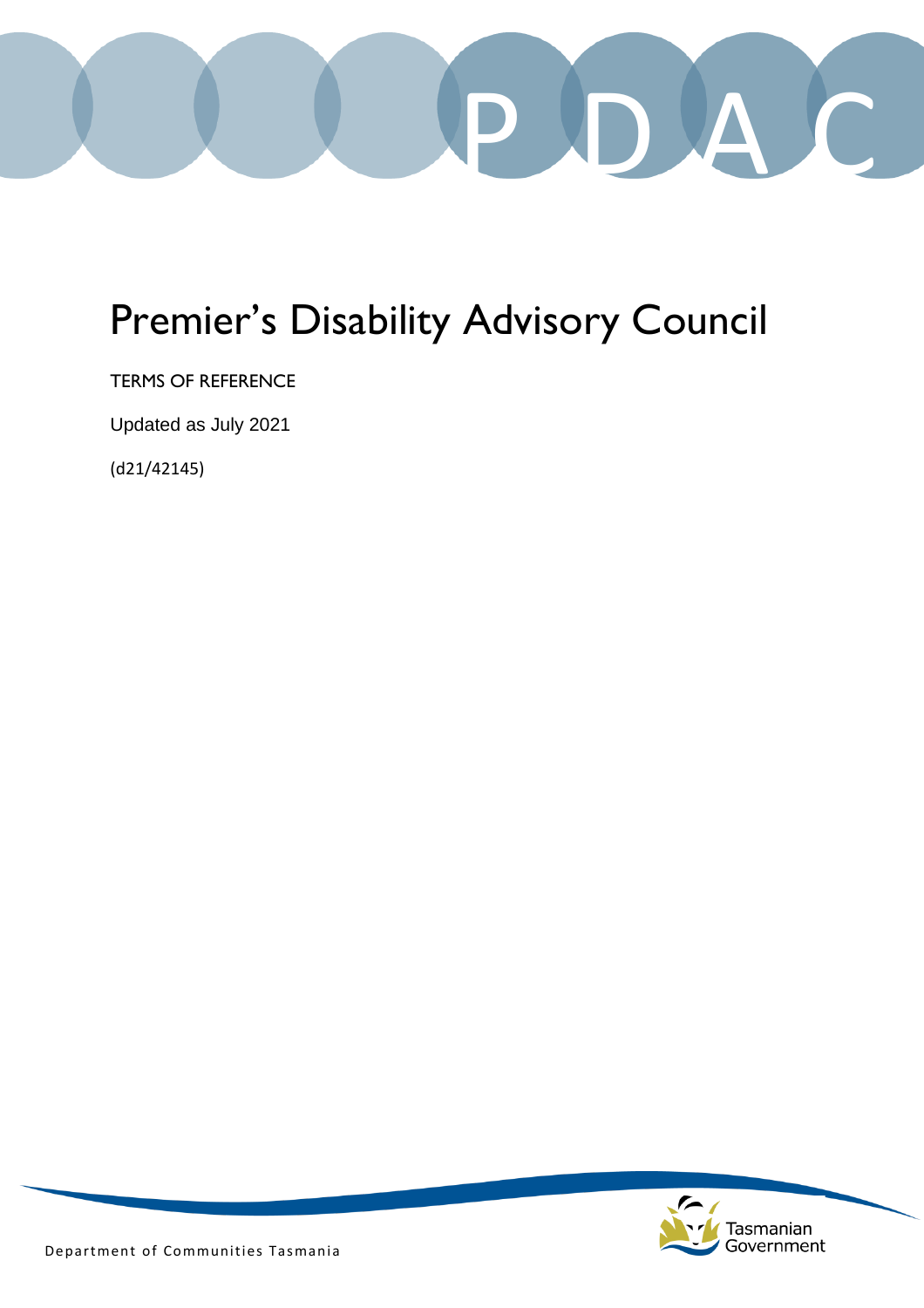# Terms of Reference

# THE COUNCIL

The Premier's Disability Advisory Council ("the Council") is established by Crown prerogative.

#### ROLE OF THE COUNCIL

The Council shall assist the Tasmanian Government and broader community to enable the full participation of people with disability in all aspects of community life, in accord with the vision outlined in *Accessible Island Tasmania's Disability Framework for Action. 2018-2021 (Accessible Island).*

#### **FUNCTIONS**

The Council shall:

- 1. Provide strategic advice to Government on directions, policies and solutions to issues related to the social inclusion and participation of people with disability.
- 2. Assist in monitoring the implementation of Tasmania's whole-of-government disability policy, the Disability Framework for Action.
- 3. Promote awareness of the needs, rights and aspirations of people with disability, their families and carers across all sectors of Government and the community.
- 4. Ensure that the perspectives of people with disability across the lifespan, across cultures and within the Aboriginal community are reflected in the advice provided to Government.
- 5. With the approval of the Chair, facilitate community consultation and input in regard to major policy initiatives referred to it by Government.
- 6. Submit through the Premier an annual report to Cabinet on issues arising from the implementation of *Accessible Island* and the *Disability Justice Plan for Tasmania 2017-2020.*
- 7. When relevant, consult and work in partnership with other relevant disability advisory councils or bodies whether at a national, state or local government level.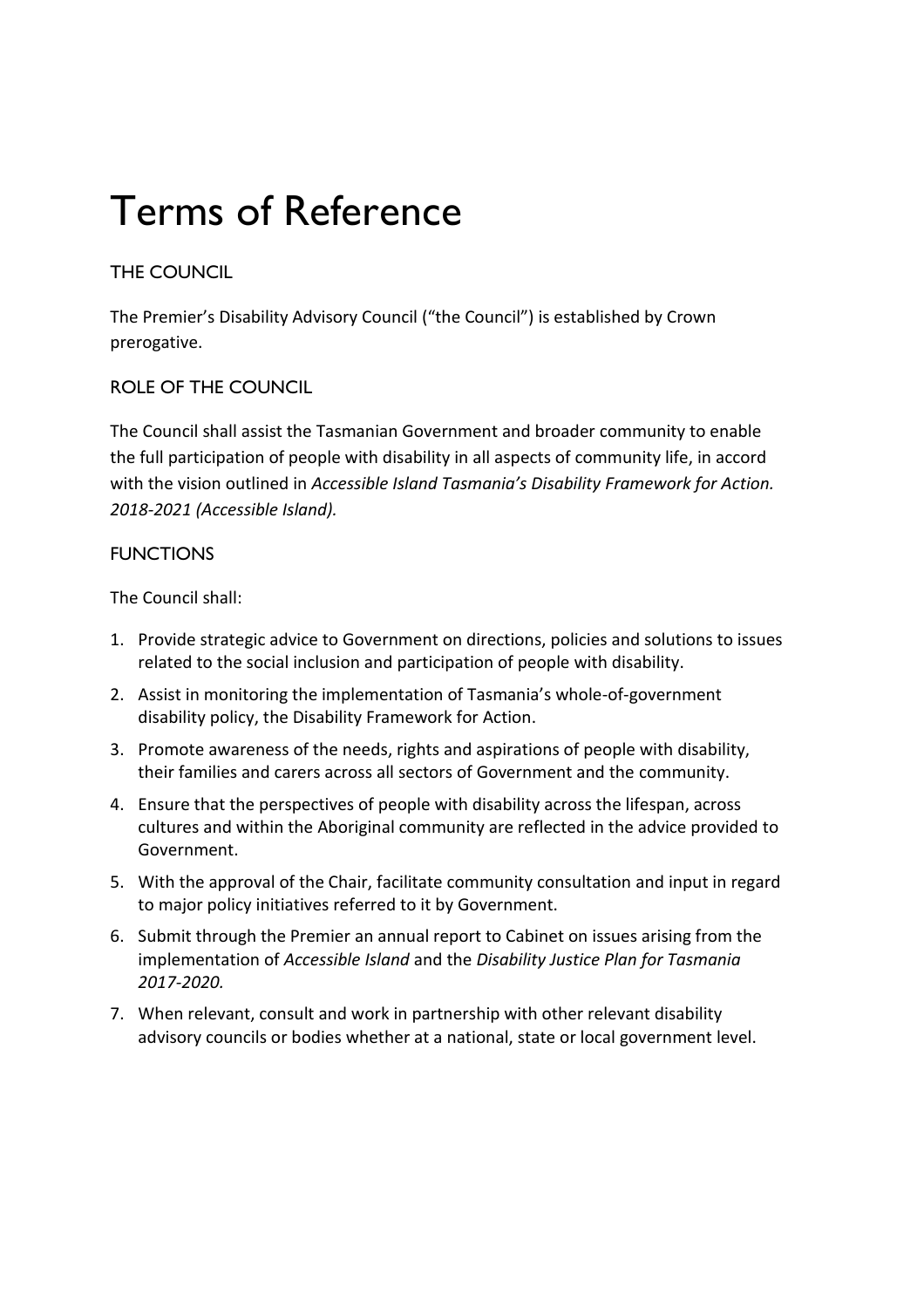# CHAIR AND MINISTERIAL REPRESENTATION

The Premier's Disability Advisory Council is chaired by the Premier and includes the Minister with portfolio responsibility for Disability Services (Department of Communities Tasmania).

Ministers with matters of interest to their portfolio may also be invited to attend meetings of the Council according to the nature of the work program.

#### COMMUNITY MEMBERSHIP

The Council will also consist of no more than 11 community members appointed by the Premier.

Community membership of the Council should be broad ranging and include:

- People with disability;
- Parents or family members of people with disability;
- People who are involved in service provision, education or advocacy;
- People who are connected to people with disability through involvement in community organisations;
- Practitioners, clinicians or researchers in areas relevant to the lives of people with disability.

All community members are appointed as individuals and not to represent a particular organisation and its views.

Membership will be regionally balanced.

Vacancies on the Council will be widely advertised and interested people will be invited to apply and participate in a selection process.

Community members will be appointed for three years. Members may reapply on the expiry of their membership but no member should serve more than two consecutive terms. Interested individuals may apply again after a three-year break from the Council.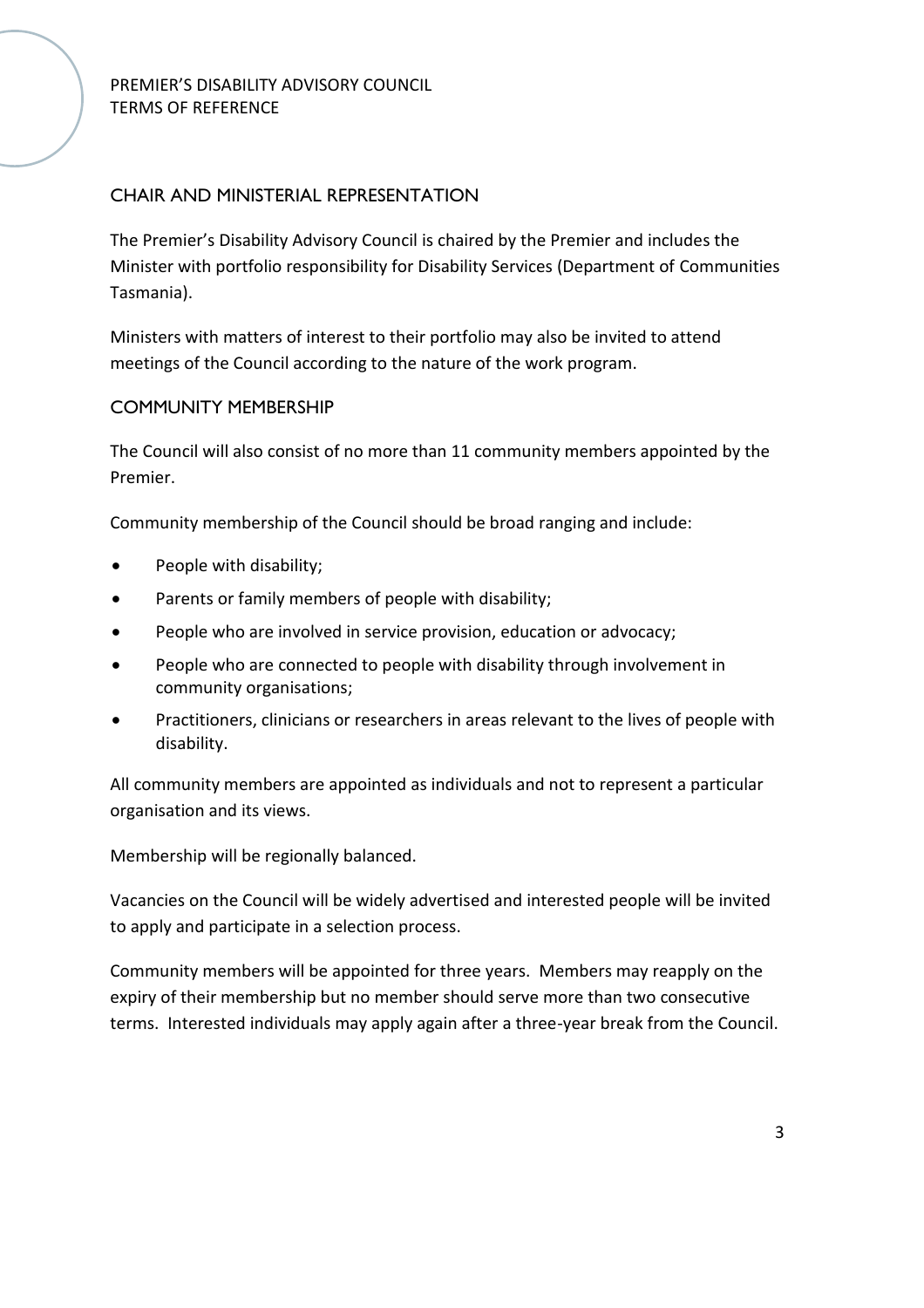Membership of the Council is on a voluntary basis. Members will be reimbursed for outof-pocket expenses incurred as a result of attending meetings or conducting other Council business as deemed appropriate under the guidelines established by the Secretary, Department of Communities Tasmania.

#### COMMUNITY CHAIR

The Council will appoint a Community Chair and Deputy Chair to chair out of session meetings of PDAC in the absence of the Premier.

Should the second terms as PDAC members of the Community Chair and the Deputy Chair expire simultaneously, the Community Chair may be invited to extend their term by one year to enable leadership continuity. Should the Community Chair decline this role, the Deputy Community Chair may be invited to assume the role of Chair and extend their term by one year.

#### Representatives of Government Departments

At the invitation of the Chair of the Council, representatives from State, Commonwealth and/or Local Government may participate in the Council on issues that are relevant to their jurisdiction. Invited representatives are not members and do not have formal rights on the Council.

#### WORK PROGRAM

A work program for the Council will be determined annually by general consent of Council members.

All PDAC's incoming correspondence will go to the Premier as Chair and be distributed to PDAC community members as soon as possible.

PDAC community members may decide from time to time to prepare submissions to the Tasmanian government on policy issues relevant to Accessible Island. Submissions prepared by PDAC community members do not reflect the views of the Premier or Minister for Disability Services.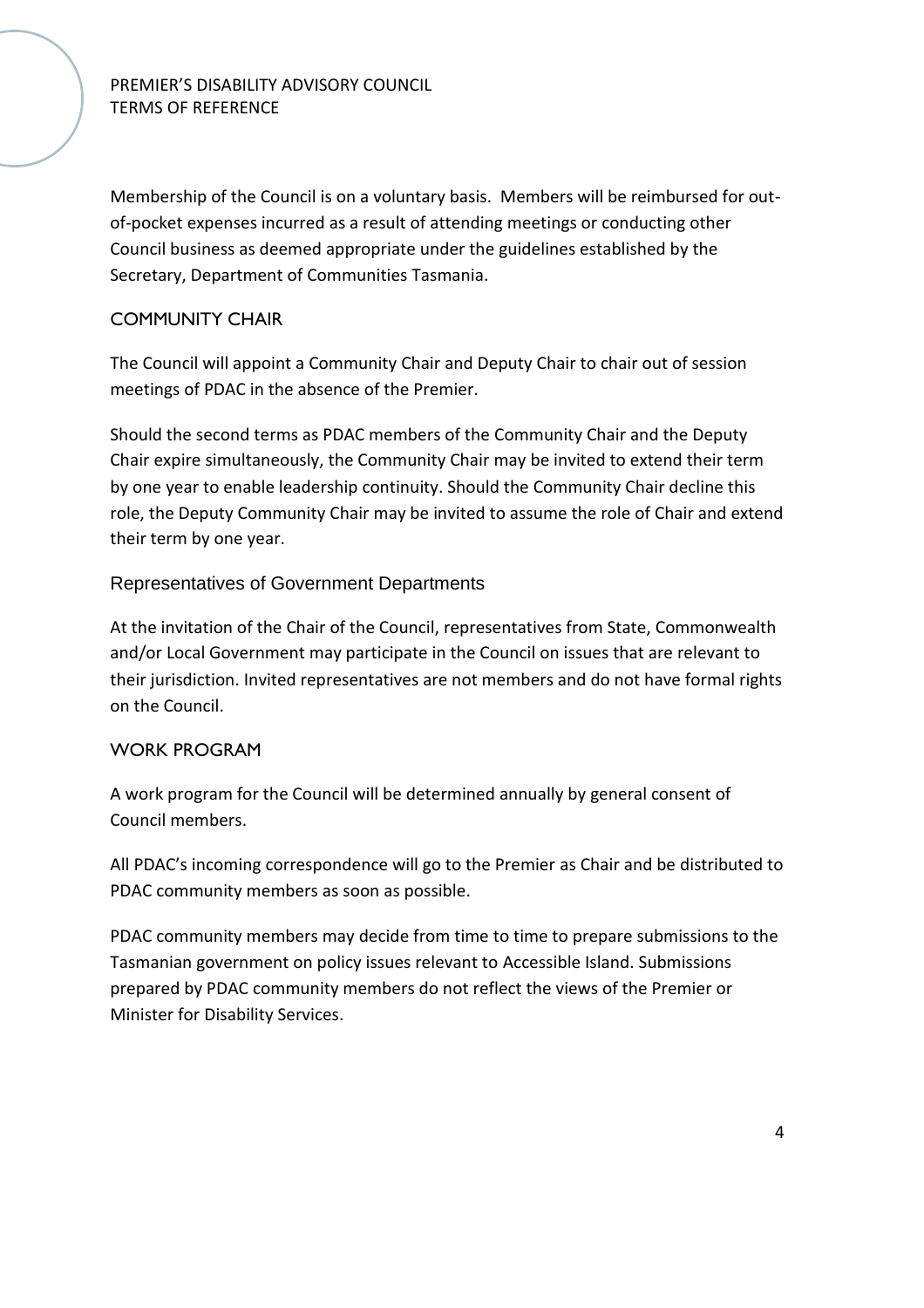# SPECIALIST WORKING BODIES

The council will have the capacity to appoint additional specialist working bodies to assist it in undertaking its work program. Working groups will be responsible for progressing all aspects of the assigned work and for reporting on progress to the council. The council will determine the membership and work program of the working groups. Membership may include additional departmental and non-government representatives as required.

#### ADMINISTRATIVE ARRANGEMENTS

The Council will meet at least twice annually.

PDAC community members will also meet out of session at least twice a year to progress PDAC's work program. Wherever possible, video-conferencing facilities will be used for out of session meetings to minimise travel.

A quorum for out of session meetings will be half the membership plus one.

Standing Committees and specialist working groups will meet as required. The Department of Communities Tasmania will provide secretariat support to the Council.

The Secretary, Department of Communities Tasmania may determine administrative arrangements from time to time on matters related to the operation of the Council, including:

- Policy in relation to reimbursement of reasonable out of pocket expenses of members;
- Guidelines for members in relation to conduct and participation;
- The process to support the Premier in the appointment of members; and
- Arrangements to assist the effective operation of the Council.

Administrative support for other specialist working groups will be determined by the Council on a case by case basis.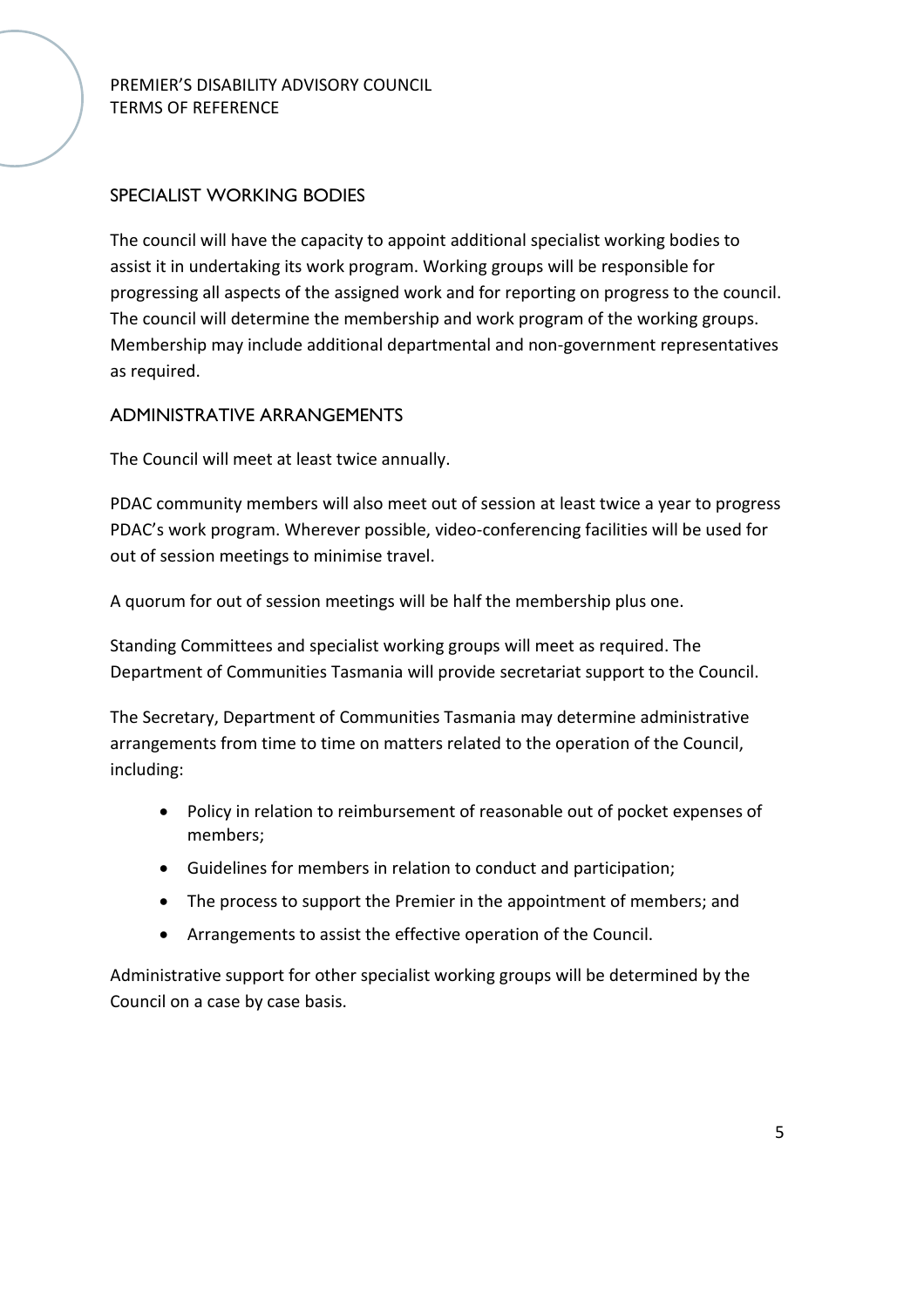# GUIDE FOR REIMBURSEMENT OF COSTS

- 1. Travel
- 1.1 The option for members travelling from a common area to car pool is strongly encouraged.
- 1.2 Taxi vouchers are available for members who have no alternate means of transport to attend local meetings.
- 1.3 Members who are government employees are expected, whenever possible, to utilise a Government vehicle to attend meetings.
- 1.4 Travel allowance and mileage reimbursements are based on the current State Government per kilometre travel allowance rates. Please contact Communities, Sport and Recreation for current rates.
- 1.5 If the above options do not meet the travel needs of a member, please contact Communities, Sport and Recreation to make alternate arrangements.
- 2 Accommodation
- 2.1 If members require accommodation in order to attend a meeting and have no alternative accommodation options, please contact Communities, Sport and Recreation. Accommodation will be booked and paid for by the department.
- 3 Meal allowance
- 3.1 Lunch will be provided for members attending face-to-face meetings between 11 am and 1 pm.
- 3.2 When meals are not provided as part of meeting arrangements reimbursement for meals will be made on presentation of a receipt. Meal allowance is paid in accordance with the current State Government meal allowance rate. The cost of alcoholic beverages will not be reimbursed. Please contact Communities, Sport and Recreation for current rates.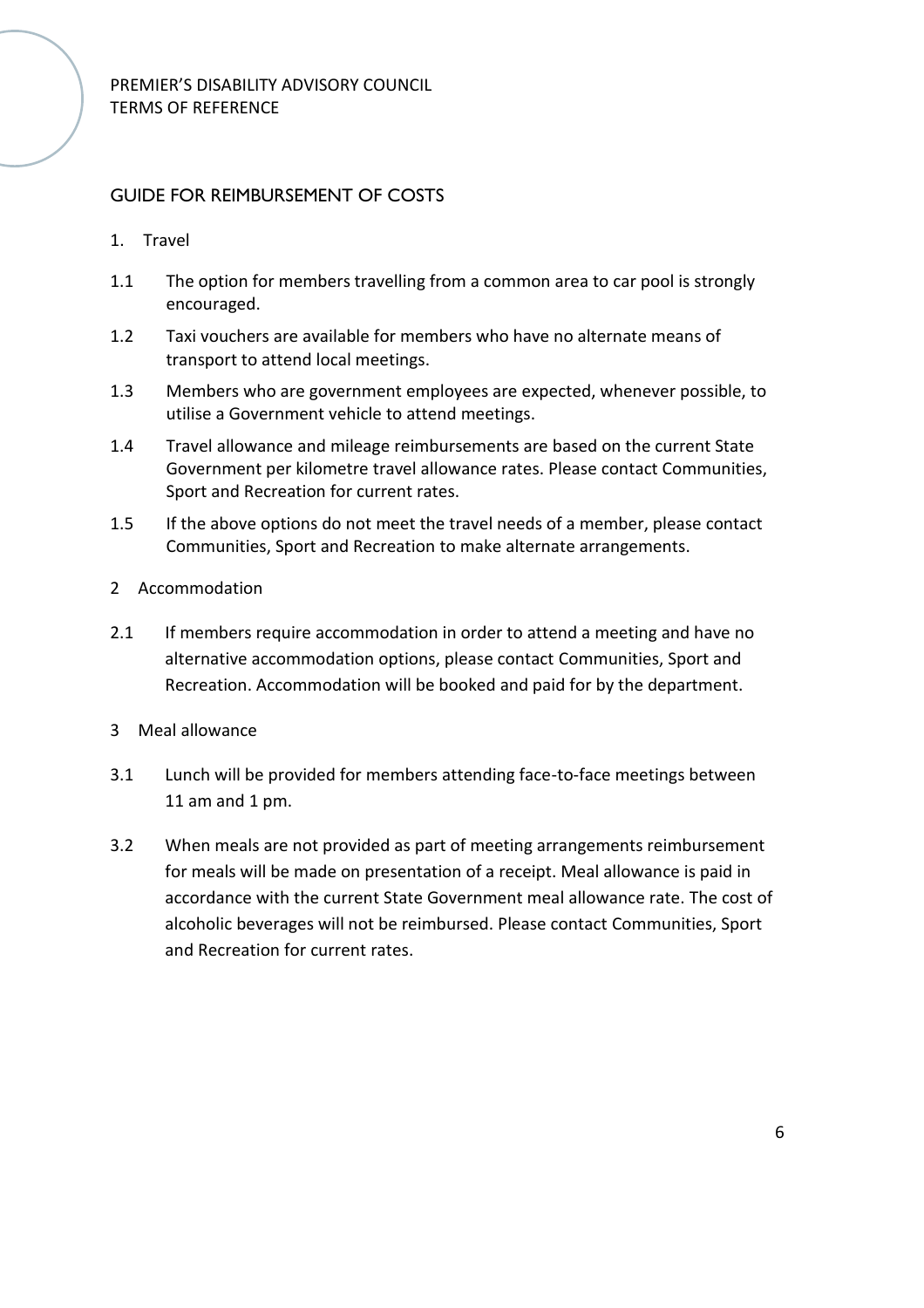#### 4. Expectation of members

- 4.1`````Members are expected to give priority to attendance at normal meeting of the Council and will be required to attend at least 50 per cent of meetings each year and may not be represented by proxy members.
- 4.2 Membership will expire automatically if a member is absent for more than 50 per cent of meetings with or without notice to the Chair. In this event, members will be notified in writing by the Community Chair.
- 4.3 Members may be required to attend out-of-session Council meetings.
- 4.4 Members will be expected to represent the Council on relevant Government working groups and report back to Council on these activities. If members are absent from two or more working group meetings, the Chair may nominate a replacement representative.
- 6.5 Some intra-state travel may be required.
- 6.6 Members are responsible for:
	- Actively participating in Council meetings by contributing ideas, advice and expertise in relation to issues of importance to people with disability.
	- Reporting on relevant issues to their networks.
	- Working collectively with other members and Government agency representatives in relation to disability issues.
	- Representing the Council at events, forums and consultations as required and reporting back to Council on these activities.
- 4 Miscellaneous
- 4.1 Communities, Sport and Recreation may be able to arrange personal or family support if this is required to assist a member attend meetings. Please contact Communities, Sport and Recreation to advise of particular needs so that, if necessary, arrangements may be put in place.